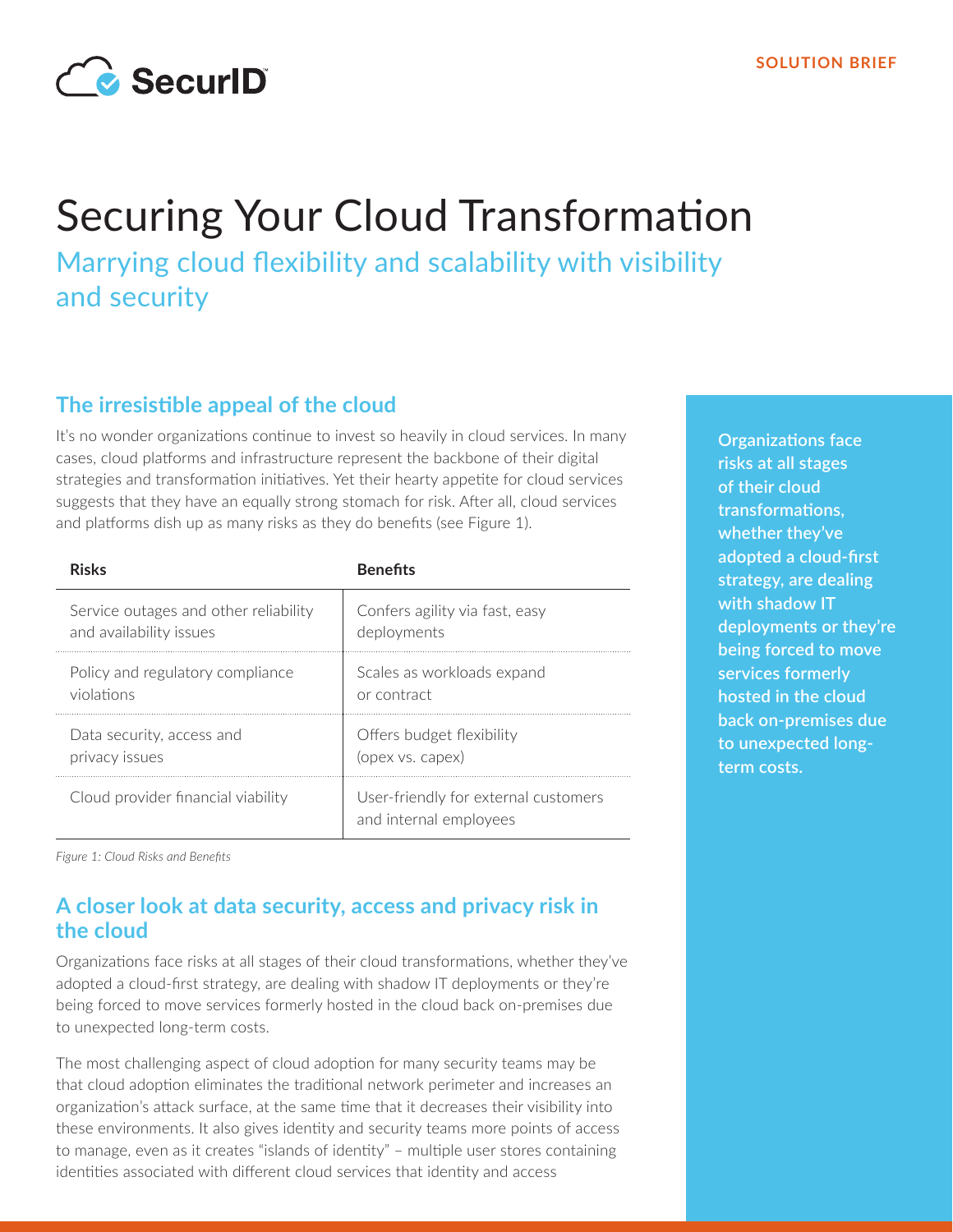management teams have little control over. Meanwhile, most SaaS applications, including privileged accounts for SaaS and cloud infrastructure, are still protected only with passwords, making them highly vulnerable to account takeover and other credential-based attacks.

#### **Identity and access management in the cloud**

Organizations can offload work to the cloud, but clearly, they can't offload all the risk. SecurID can help your organization address identity and access risk in the cloud by providing advanced capabilities to:

- Implement and manage proper access controls and governance for cloud services to mitigate risks
- Leverage modern, risk-based multi-factor authentication to provide users with convenient, secure access to cloud-based resources
- Extend full visibility into potential security and fraud threats across cloud environments

#### **How SecurID can help**

SecurID provides secure access to cloud-based and on-premises systems, with modern, user-friendly, risk-based multi-factor authentication and automated identity governance controls. SecurID:

- Gives users timely access to the cloud-based applications they need from any device
- Offers unified visibility and control across your application and resource landscapes, so the business can holistically manage users and access – thereby reducing blind spots and minimizing risk
- Empowers employees, partners and contractors to do more without compromising security or convenience by supporting blended cloud and onpremises, bring-your-own-device, and mobile environments
- Supports an identity assurance strategy that enables users' access to applications quickly and easily, without sacrificing your organization's security posture
- Deploys "as-a-service" in the cloud or on-premises

#### **The making of a multi-cloud strategy**

As business functions use cloud services and IT departments move toward cloud architectures, a well-defined multi-cloud security strategy becomes essential to ensuring your organization can meet its business objectives. At a minimum, you should know which cloud providers are most critical to your business and what data resides on these platforms. You should also ensure you have visibility into these environments, along with risk-based controls for securing access to them.

*"Like many companies, we're adopting more and more cloud-based systems, and to prevent cloud-based threats, we need visibility into that infrastructure."*

> Rich Sheridan **RC Willey Home Furnishings**